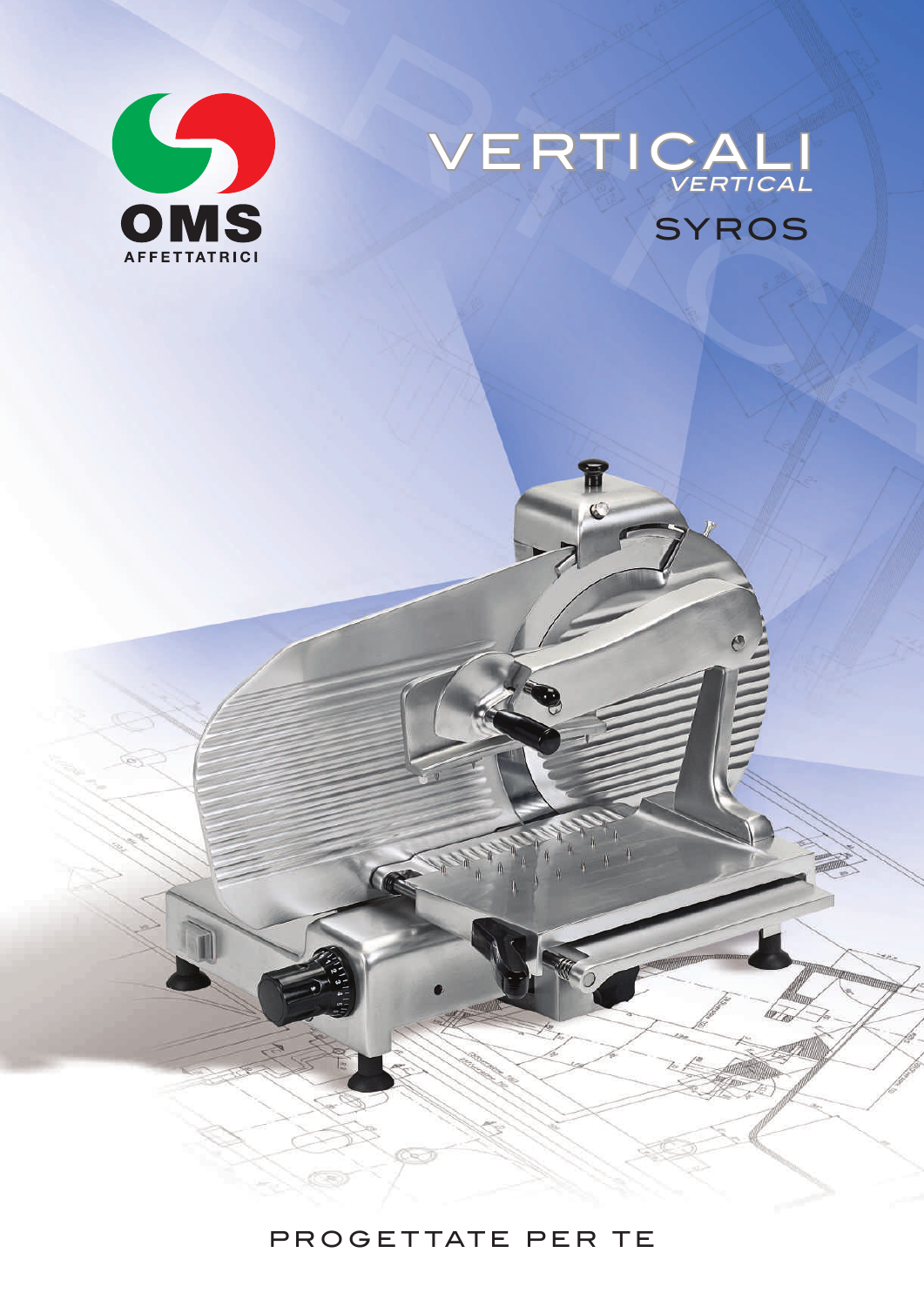## VERTICALI SYROS

- . Nuovo progetto, frutto della ricerca più avanzata, caratterizzato da una particolare cura nel design
- . Accessibilità tra lama e corpo cassa per agevolare la pulizia
- . Basamento estremamente compatto per consentire grande capacità di taglio (250 mm sul tondo) ma con altezza di carico ridotta che facilita il posizionamento dei prodotti
- . Paralama a profilo continuo per consentire una stabilità assoluta del prodotto e garantire un taglio preciso e accurato
- . Piatto portamerce in alluminio dotato di canalini di scorrimento per diminuire gli attriti
- . Braccio autobloccante dotato di impugnatura laterale di sblocco ergonomica con protezione antinfortunistica
- . Disponibile con sistema di pesatura integrato (portata 6 Kg div. 2 g)
	- e funzione di azzeramento tara per ridurre i tempi di attesa
- . Gamma di accessori opzionali per risolvere qualsiasi necessità di installazione

## VERTICAL SYROS

- . New product, the result of the most advanced research and characterized by its particularly interesting design
- . It is possible to access the area between the blade and the body case to facilitate cleaning
- . Extremely compact blade for great cutting capacity (250mm) but with a reduced loading height to facilitate product positioning
- . Continuous profile blade protection for absolute product stability and precise, accurate cutting
- . Product plate made of aluminum equipped with accurate grooves to reduce friction
- . Self-blocking arm with ergonomic lateral unblocking handle with protection device
- . Available with built-in weighing system (capacity 6 Kg measures in 2 g intervals) and calibration zeroing function to reduce waiting time
- . Range of optional accessories to solve any installation problem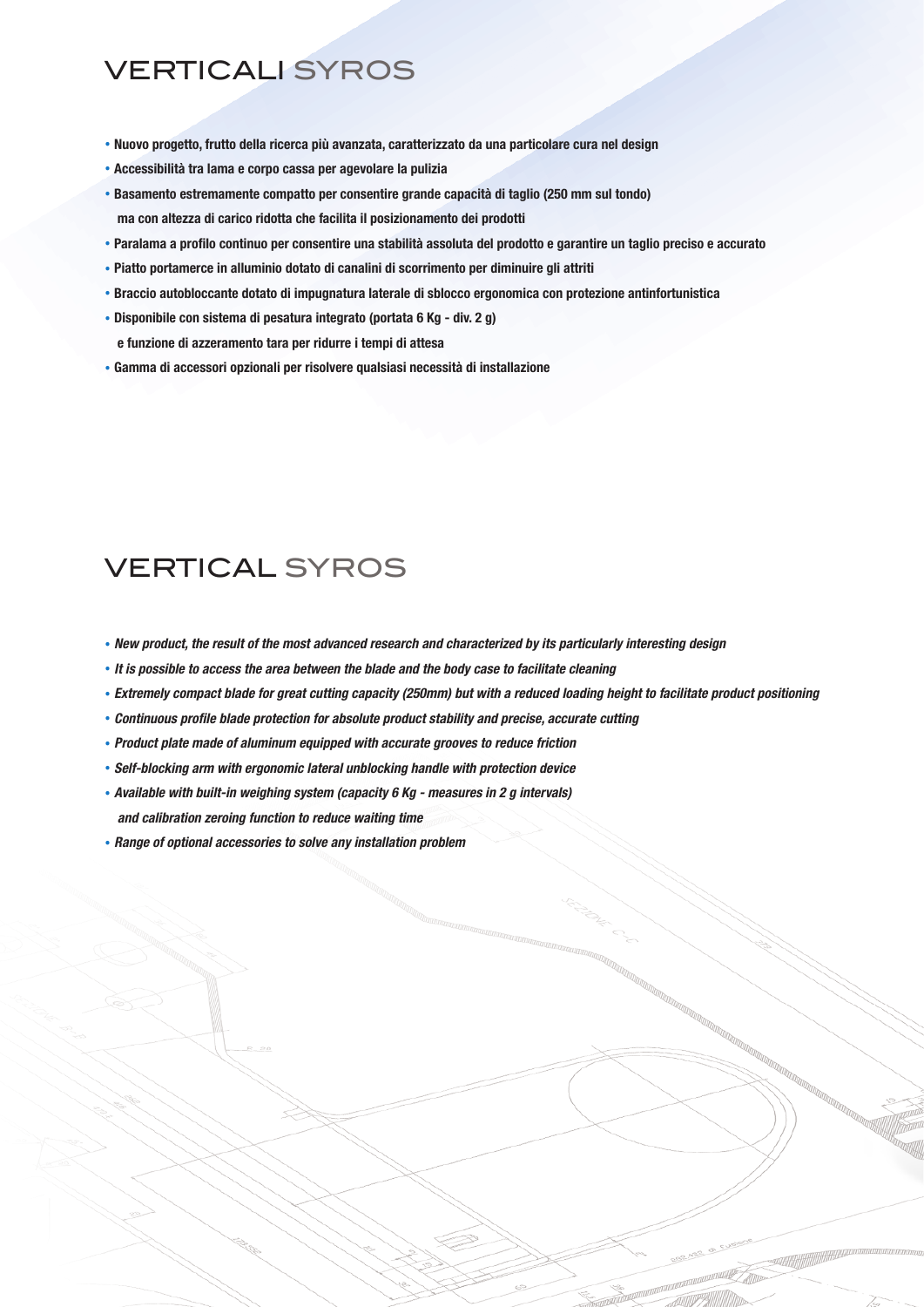